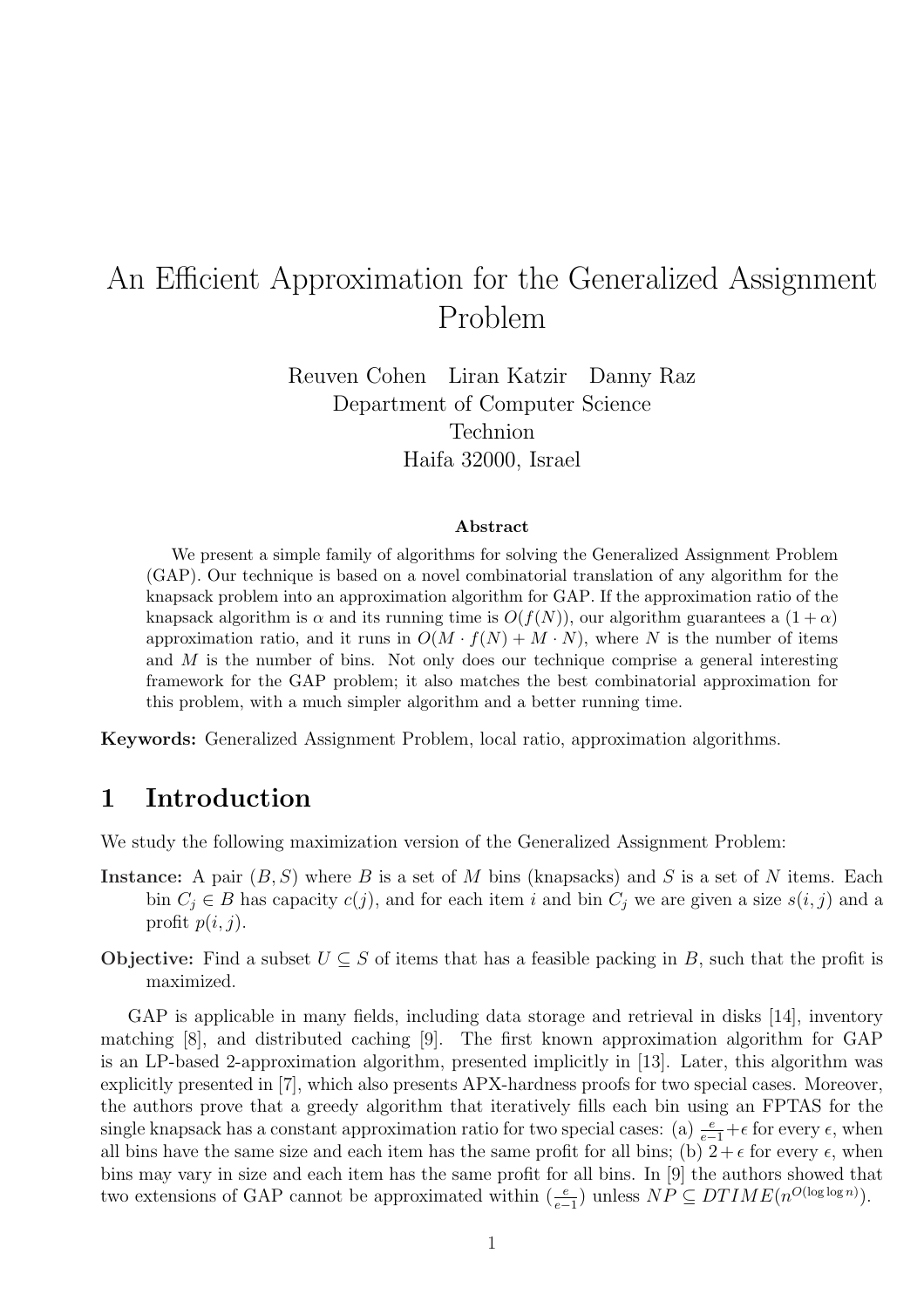Several papers address special cases of GAP [8, 14, 12]. Ref. [3] provides a family of algorithms for solving resource allocation problems. Although not specified explicitly in [3], their approach will yield a  $(2 + \epsilon)$ -approximation algorithm that runs in  $O((N \cdot M)^2/\epsilon)$ . A combinatorial local search algorithm with a  $(2 + \epsilon)$ -approximation guarantee and an LP-based algorithm with an  $\left(\frac{e}{e-1} + \epsilon\right)$ approximation guarantee are presented in [9]. The  $(\frac{e}{e-1} + \epsilon)$ -approximation is the best known approximation for GAP. The combinatorial local search algorithm of [9] uses an algorithm A for the single knapsack problem. The running time of the local search algorithm is  $O(M \cdot f(N) \cdot \frac{N \ln(1/\epsilon)}{\beta^{-1}+1}),$ where  $\beta$  is the approximation ratio of A.

In this short paper we present a combinatorial algorithm for GAP that has the same approximation ratio as the combinatorial local search algorithm presented in [9], but with a better running time. Our algorithm is actually a family of algorithms produced by applying the local-ratio technique [4] to any algorithm for the single bin (knapsack) problem. Any  $\alpha$ -approximation algorithm A for the knapsack problem can be transformed into a  $(1 + \alpha)$ -approximation algorithm for GAP. The running time of our algorithm is  $O(M \cdot f(N) + M \cdot N)$ , where  $f(N)$  is the running time of algorithm A. Specifically, the greedy 2-approximation for knapsack, which runs in  $O(N \log N)$  time using sorting or  $O(N)$  using weighted linear selection, is translated into a 3-approximation algorithm whose running time is  $O(NM \log N)$  or  $O(NM)$  respectively. The FPTAS for knapsack described in [11] will be translated into a  $(2 + \epsilon)$ -approximation algorithm that runs in  $O(MN \log \frac{1}{\epsilon} + \frac{M}{\epsilon^4})$  $\frac{M}{\epsilon^4}).$ 

The rest of this paper is organized as follows. In section 2 we present the new algorithm. In section 3 we discuss its possible implementations and in section 4 we conclude the paper.

### 2 The new algorithm

We shall use the "local-ratio technique" as proposed in [4] and extended in [1, 3, 5]. For the sake of completeness, this technique is outlined here.

Let  $w(x)$  be a profit function and let F be a set of feasibility constraints on a solution x. Solution x is a feasible solution to a given problem  $(F, w() )$  if it satisfies all the constraints in F. The value of a feasible solution x is  $w(x)$ . A feasible solution is *optimal* for a maximization problem if its value is maximal among all feasible solutions. A feasible solution  $x$  is an  $r$ -approximate solution if  $r \cdot w(x) \geq w(x^*)$ , where  $x^*$  is an optimal solution. An algorithm is said to be an r-approximation algorithm if it always computes r-approximate solutions.

**Theorem 2.1 (Local Ratio).** Let F be a set of constraints and let  $w$  (),  $w_1$  (), and  $w_2$  () be profit functions such that  $w() = w_1() + w_2()$ . Then, if x is an r-approximate solution with respect to  $(F, w_1)$  and with respect to  $(F, w_2)$ , it is also an r-approximate solution with respect to  $(F, w)$ .

*Proof:* [4] Let  $x^*$ ,  $x_1^*$  and  $x_2^*$  be optimal solutions for  $(F, w_1)), (F, w_1(),$  and  $(F, w_2())$  respectively. Then  $w(x) = w_1(x) + w_2(x) \ge r \cdot w_1(x_1^*) + r \cdot w_2(x_2^*) \ge r \cdot (w_1(x^*) + w_2(x^*)) = r \cdot w(x^*)$ .

Algorithm 1. Let M be the number of bins and N be the number of items. Let p be an  $N \times M$ profit matrix. The value of  $p[i, j]$  indicates the profit of item i when selected for bin  $C_j$ . Let A be an algorithm for the knapsack problem. We now construct from A an algorithm for GAP. Since our algorithm modifies the profit function, we use the notation  $p_i$  to indicate the profit matrix at the jth recursive call. Initially, we set  $p_1 \leftarrow p$ , and we invoke the following Next-Bin procedure with j=1:

Procedure Next-Bin(j)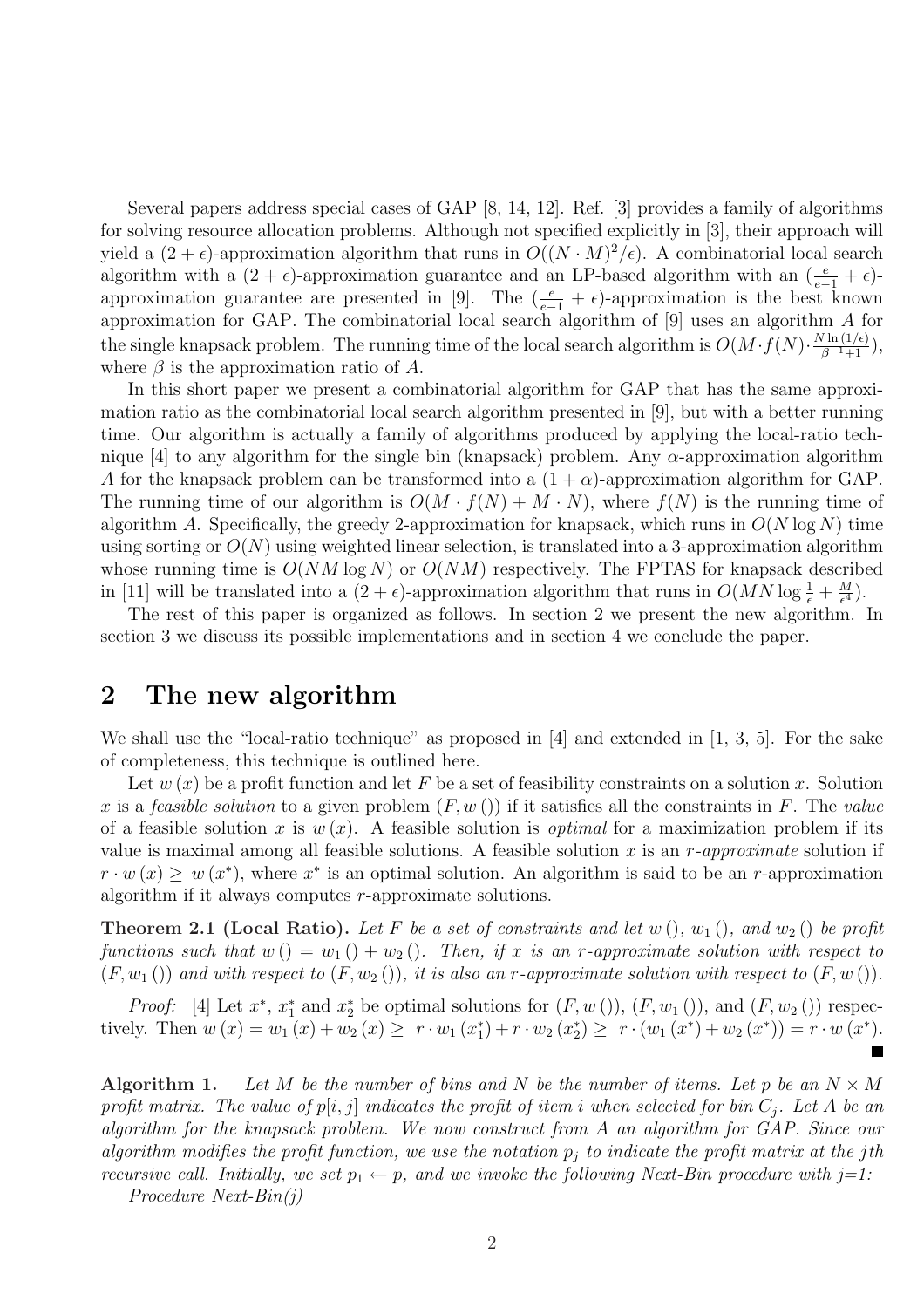- 1. Run Algorithm A on bin  $C_j$  using  $p_j$  as the profit function, and let  $\bar{S}_j$  be the set of selected items returned.
- 2. Decompose the profit function  $p_j$  into two profit functions  $p_j^1$  and  $p_j^2$  such that for every k and i, where  $1 \leq k \leq M$  and  $1 \leq i \leq N$ ,

$$
p_j^1[i, k] = \begin{cases} p_j[i,j] & \text{if } (i \in \bar{S}_j) \text{ or } (k = j) \\ 0 & \text{Otherwise} \end{cases} \text{ and } p_j^2 = p_j - p_j^1.
$$

This implies that  $p_j^1$  is identical to  $p_j$  with regard to bin  $C_j$ ; in addition, if item  $i \in \overline{S}_j$ , then i is assigned in  $p_j^1$  the same profit  $p_j[i, j]$  for all the bins. All the other entries are zeros.

- 3. If  $j < M$  then
	- set  $p_{j+1} \leftarrow p_j^2$ , and remove the column of bin  $C_j$  from  $p_{j+1}$ .
	- Perform Next-Bin(j+1). Let  $S_{i+1}$  be the returned assignment list.
	- Let  $S_j$  be the same as  $S_{j+1}$  except that it also assigns to bin  $C_j$  all the items in  $\bar{S}_j \backslash \bigcup_{i=1}^M$  $\sum_{i=j+1}^{M} S_i$ .

 $\blacksquare$ 

• Return  $S_i$ .

else, return  $S_j = \bar{S}_j$ .

Figure 1 illustrates a running example of the algorithm on 4 items  $\{i_1, i_2, i_3, i_4\}$  and 3 bins  $\{C_1, C_2, C_3\}$ . To simplify the example, at each step algorithm A chooses the optimal solution with respect to p.

The algorithm clearly stops. The returned solution must be a valid assignment since no item can be assigned to two or more different bins, and if  $\bar{S}_j$  fits the size of bin  $\tilde{C}_j$ , so must any subset of  $\bar{S}_j$ .

Claim 2.1. If Algorithm A is a  $\alpha$ -approximation for the knapsack problem, then Algorithm 1 is a  $(1 + \alpha)$ -approximation for GAP.

*Proof:* For the following proof we use the notation  $p(S)$  to indicate the profit gained by assignment S. The proof is by induction on the number of bins available when the algorithm is invoked. When there is a single bin, the assignment returned by the algorithm,  $\bar{S}_M$ , is a  $(\alpha)$ approximation due to Algorithm A's validity, and therefore a  $(1+\alpha)$ -approximation with respect to  $p_M$ . For the inductive step, assume that  $S_{j+1}$  is a  $(1+\alpha)$ -approximation with respect to  $p_{j+1}$ , and we shall now prove that  $S_j$  is also a  $(1+\alpha)$ -approximation with respect to  $p_j^2$ . Matrix  $p_j^2$  is identical to  $p_{j+1}$ , except that it contains a column with profit 0.  $S_{j+1}$  is also an  $(1 + \alpha)$ -approximation with respect to  $p_j^2$ , as is  $S_j$  because it contains the items assigned by  $S_{j+1}$ .

Profit matrix  $p_j^1$  has three components: (1) a column for bin  $C_j$ , which is identical to  $C_j$ 's column in  $p_j$ , (2) the rows of items selected for  $\bar{S}_j$ , whose profit in all the columns is identical to their profit in the column of  $C_j$ , and (3) the remaining slots, all of which contain zeros. We shall now show an upper bound on the profit of any assignment with respect to  $p_j^1$ . Only components (1) and (2) of  $p_j^1$  can contribute profit to an assignment. By the validity of algorithm A,  $\bar{S}_j$  is an  $\alpha$ -approximation for bin  $C_i$  with respect to component (1). Therefore the best possible solution with respect to component (1) will gain at most  $\alpha \cdot p_j^1(\bar{S}_j)$ . The best possible solution with respect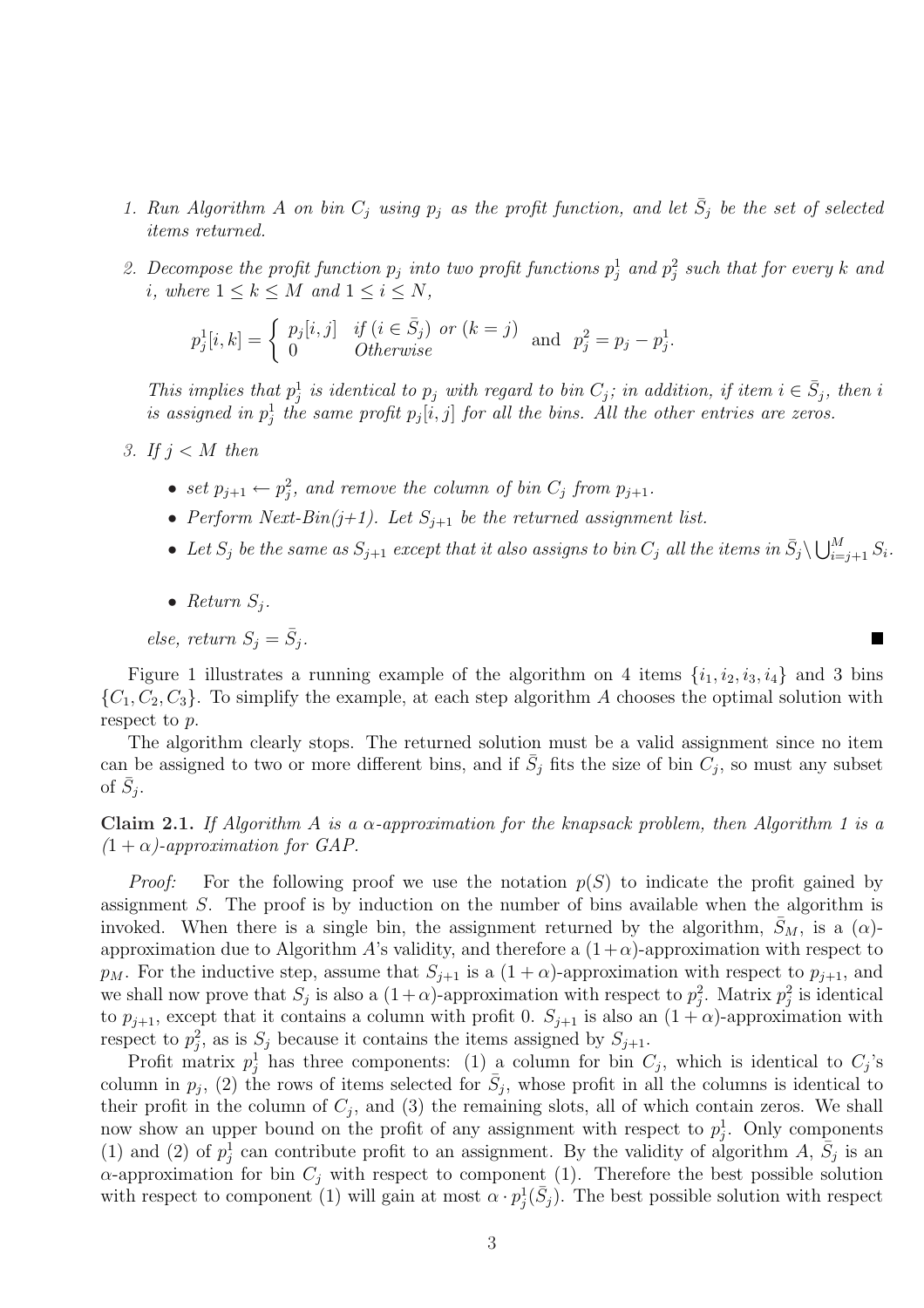$s = i_1 \begin{array}{|c|c|c|} \hline 1 & 1 & 1 \ \hline \end{array}$ item sizes  $C_2$  $i_2\mid 2\mid 3\mid 3$  $i_3 \overline{2 \overline{3} \overline{4}}$  $i_4$  | 1 | 2 | 3  $\mathbf{c} =$ bin sizes  $C_1 C_2 C_3$  $(2, 3, 4)$  $p=\left\lfloor \frac{1}{2}\right\rfloor -\left\lfloor \frac{3}{2}\right\rfloor -1-\left\lfloor \frac{5}{2}\right\rfloor$ profit function  $C_2$   $C_3$  $i_2 \begin{array}{|c|c|c|c|c|} \hline 1 & 1 & 1 \ \hline \end{array}$  $i_3$  5 15 25  $\boxed{25}$  15  $\boxed{5}$  $p_1 = i_2 \begin{array}{|c|c|c|c|} \hline 1 & 1 & 1 \ \hline \end{array}$  $C_1$   $C_2$   $C_3$  $i_1 \begin{array}{|c|c|c|} \hline 3 & 1 & 5 \ \hline \end{array}$  $\frac{1}{5}$  15 25  $\overline{25}$  15  $\bar{S}_1 = \{i_1, i_4\}$   $p_1^1 =$  $C_1$   $C_2$  $i_1$  3 3 3  $i_2$  1 0 0  $i_3 \begin{array}{|c|c|c|} \hline 5 & 0 & 0 \ \hline \end{array}$ 25 25 25  $p_1^2 =$  $C_3$  $i_1 \begin{array}{|c|c|c|} \hline 0 & -2 & 2 \ \hline \end{array}$  $\boxed{0}$  1 1  $i_3 \begin{array}{|c|c|c|} \hline 0 & 15 & 25 \ \hline \end{array}$  $-10$   $-20$  $p_2 = i_2 \begin{array}{|c|c|} \hline 1 & 1 \end{array}$  $C_2$   $C_3$  $i_1$  $i_3 \overline{15} \overline{25}$  $-10$   $-20$  $\bar{S}_2 = \{i_3\}$   $p_2^1 =$  $C_2$   $C_3$  $i_1$  -2 0  $i_2$  1 0  $i_3$  15 15  $i_4$  -10 0  $p_2^2 =$  $C_2$   $C_3$  $i_1 \mid 0 \mid 2$  $i_2 \begin{array}{|c|c|} \hline 0 & 1 \end{array}$  $i_3 \mid 0 \mid 10$  $\overline{-20}$  $p_3 =$  $C_3$  $i_1 \mid 2$  $i_2$  | 1  $i_3 \mid 10$  $i_4$  -20  $\bar{S}_3 = \{i_3\}$   $p_3^1 =$  $C_3$  $i_1 \mid 2$  $i_2$  | 1  $i_3 \mid 10$  $i_4$  -20  $p_3^2 =$  $C_3$  $i_1 \mid 0$  $i_2 \mid 0$  $i_3 \mid 0$  $i_4 \mid 0$ 

 $S_3 = (\{i_3\}), S_2 = (\{\}, \{i_3\}), S_1 = (\{i_1, i_4\}, \{\}, \{i_3\}),$  final assignment:=  $(\{i_1, i_4\}, \{\}, \{i_3\})$ 

Figure 1: Algorithm  $1$  – running example for 4 items

to component (2) will gain at most  $p_j^1(\bar{S}_j)$ , since the profit in  $p_j^1$  of items selected by  $\bar{S}_j$  is the same regardless of where they are assigned. This implies that  $\bar{S}_j$  is a  $(1+\alpha)$ -approximation with respect to  $p_j^1$ . According to the last step of the algorithm, it is clear that the items selected for  $\bar{S}_j$  are a subset of items selected by  $S_j$ . Therefore  $p_j^1(S_j) \geq p_j^1(\bar{S}_j)$  (they are actually equal), and  $S_j$  is a  $(1+\alpha)$ -approximation with respect to  $p_j^1$ . Since  $S_j$  is a  $(1+\alpha)$ -approximation with respect to both  $p_j^1$  and  $p_j^2$ , and since  $p_j = p_j^1 + p_j^2$ , by Theorem 2.1, it is also a  $(1 + \alpha)$ -approximation with respect to  $p_j$ .

The algorithm approximation ratio is tight. For example, consider the case of two 1-unit bins and two items. Let the first item have profit  $\alpha > 1$  in the first bin and 0 in the second. Let the second item have profit 1 in both bins. The algorithm might return the solution with the second item in the first bin, where the optimal solution is to have the first item in the first bin and the second item in the second bin.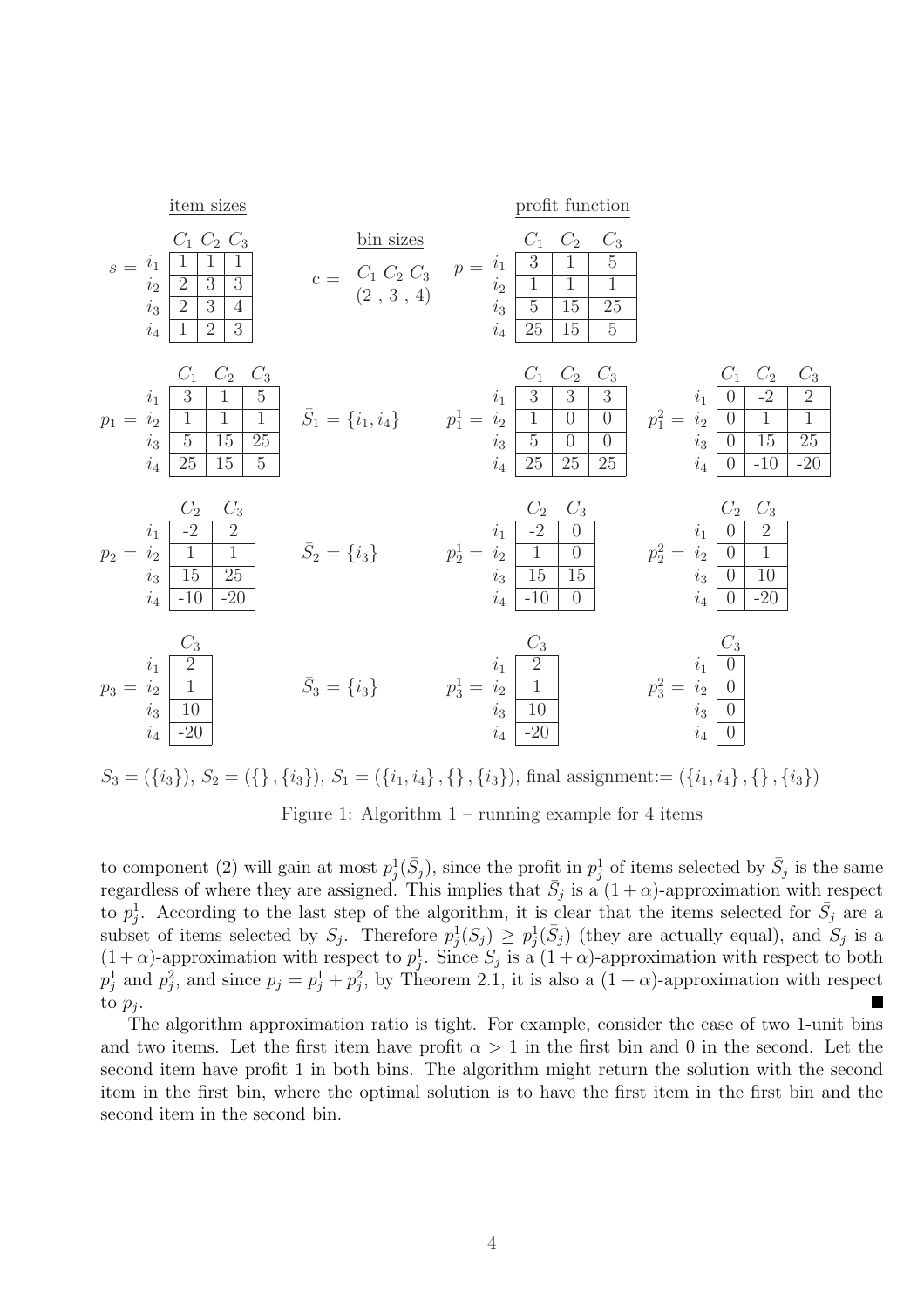### 3 Implementation Notes

To discuss the running time of the algorithm, we present in this section an iterative implementation. For this implementation we use the vector  $P_j$ ,  $j = 1...M$ , to denote the profit function for bin  $C_j$ . In addition, we use a vector T to indicate the status of each item:  $T[i] = -1$  indicates that item i has not been selected yet, whereas  $T[i] = j$  indicates that this item has been selected for bin  $C_j$ , and  $C_j$  is the last bin for which it was selected. We later show that this iterative version is equivalent to Algorithm 1.

Algorithm 2 (An iterative version of Algorithm 1).

- 1. Initialization:  $\forall i = 1 \dots N$ , set  $T[i] \leftarrow -1$ .
- 2. For  $j = 1 ... M$  do:

(a)  $P_j$  creation: For  $i = 1 \dots N$ , set  $P_j[i] \leftarrow$ ½  $p[i, j]$  if  $T[i] = -1;$  $p[i, j] - p[i, k]$  if  $T[i] = k$ .

(b) Run Algorithm A on bin  $C_j$  using  $P_j$ . Let  $\bar{S}_j$  be the set of selected items returned.

$$
(c) \ \forall i \in \bar{S}_j, \ set \ T[i] \leftarrow j.
$$

3. In the returned assignment, if  $T[i] \neq -1$  then item i is mapped to bin  $T[i]$ .

We now show that Algorithm 2 and Algorithm 1 are identical, using the following three steps:

- (1) Both algorithms use the same profit function as input to Algorithm A. This is proven in Lemma 3.1.
- (2) Given that both algorithms use the same profit function, the value of  $\bar{S}_j$  computed by Algorithm 1 is identical to the value of  $\bar{S}_j$  computed by Algorithm 2. This follows from the fact that the same Algorithm  $A$  is used as a procedure by both algorithms.
- (3) Given that the value of  $\bar{S}_j$  computed by Algorithm 1 is identical to the value of  $\bar{S}_j$  computed by Algorithm 2, the final assignment returned by both algorithms is identical. The reason is that for both algorithms the merge of  $\bar{S}_j$ ,  $\forall j = 1...N$ , is performed in descending order. If item i has been selected by Algorithm  $A$  for multiple bins, it will finally be assigned to the bin with the highest index.

**Lemma 3.1.** At each iteration j, the following holds:  $\forall i = 1 \dots N$ ,  $P_i[i] = p_i[i, j]$ .

*Proof:*  $P_j[i]$  is calculated for two cases: (1)  $T[i] = -1$ , that is, item i has not been selected for bins  $C_1, C_2, \ldots, C_{j-1}$ ; and (2)  $T[i] = k$ , that is, item i has been selected at least once, and bin  $C_k$  is the last bin among  $C_1, C_2, \ldots, C_{j-1}$  to which item i was assigned.

For the first case, since  $P_j[i]$  is set as  $p[i, j]$ , we need to prove that  $p_j[i, j] = p[i, j]$ . Since item i is not selected for any  $\overline{S}_k$  where  $k < j$ , then  $p_k^1[i, j] = 0$ . Hence  $p_{k+1}[i, j] = p_k[i, j]$ . Since  $p_1[i, j] = p[i, j]$ , we get  $p_j[i, j] = p_{j-1}[i, j] = \ldots = p_1[i, j] = p[i, j]$ .

For the second case, since  $P_j[i]$  is set as  $p[i, j] - p[i, k]$ , we need to prove that for Algorithm 1 the following holds:

$$
p_j[i,j] = p[i,j] - p[i,k],
$$
\n(1)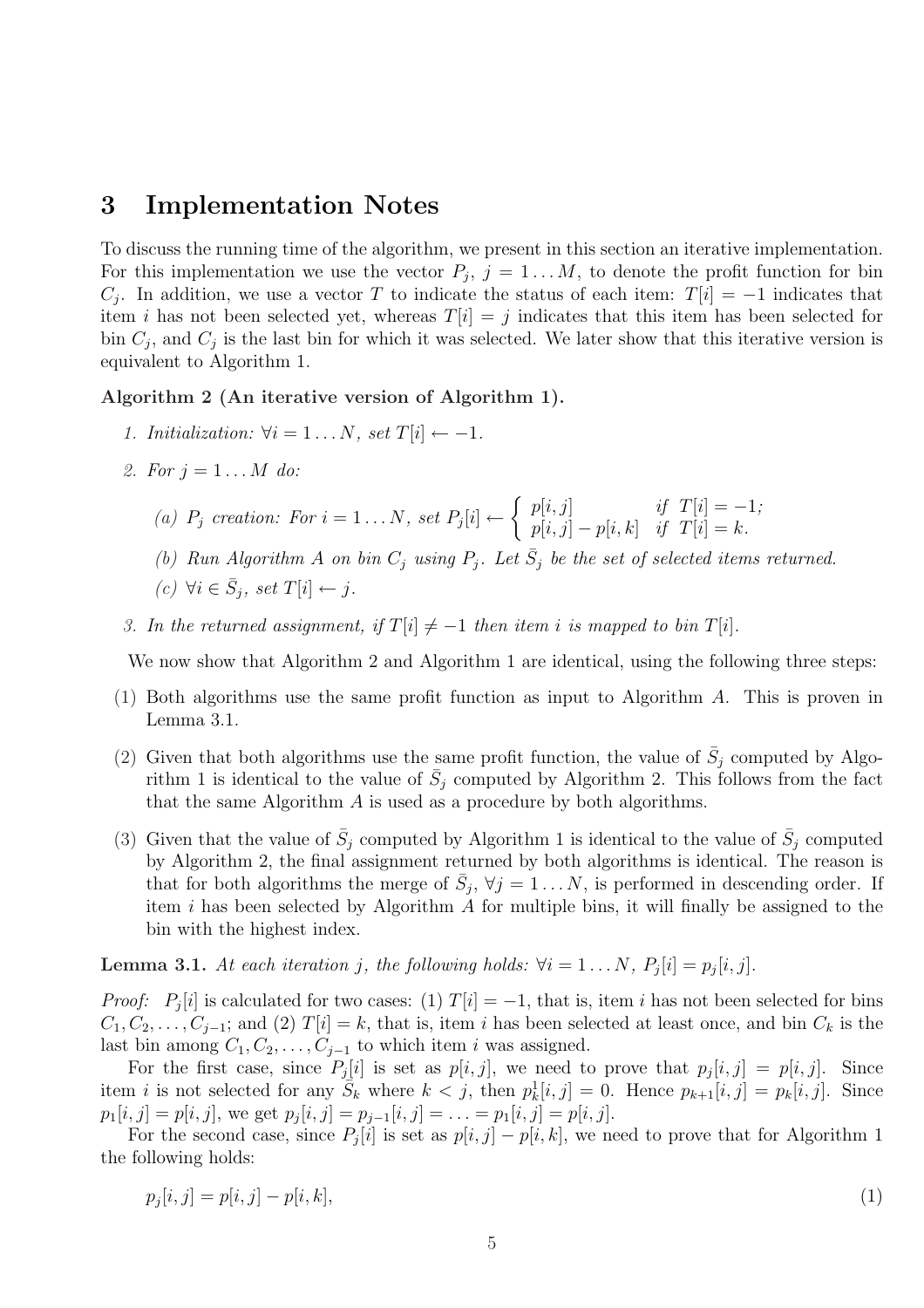where item i was selected for the last time before the jth iteration for bin  $C_k$ , where  $k \leq j - 1$ .

Observe that for  $j + 1 \leq q$  the following holds:

$$
p_{j+1}[i, q] = p_j^2[i, q] = p_j[i, q] - p_j^1[i, q].
$$

The first equality holds since  $p_j^2$  is identical to  $p_{j+1}$ , except that it holds a column for bin  $C_j$ , but  $j + 1 \leq q$ . The second equality follows directly from the algorithm. We apply this equation iteratively until  $j = 1$  and get that for  $j + 1 \leq q$  the following holds:

$$
p_{j+1}[i,q] = p_j[i,q] - p_j^1[i,q] = p_{j-1}[i,q] - p_j^1[i,q] - p_{j-1}^1[i,q] = \ldots = p_1[i,q] - \sum_{h=1}^j p_h^1[i,q].
$$

Since  $p[i, j] = p_1[i, j]$  holds for every i and j, we get  $p_{j+1}[i, q] = p[i, q] - \sum_{k=1}^{j} p_k[i, q]$  $_{h=1}^{j} p_h^1[i, q]$  for  $j + 1 \leq q$ .

Now, let  $L_j = \{l_1, l_2, \ldots l_p\}$  be the set of indices of iterations during which item i is selected until (including) the j<sup>th</sup> iteration. We know that  $p_h^1[i, q] = 0$  holds for every  $h \notin L_j$ , and that  $p_h^1[i, q] = p_h[i, h]$  holds for every  $h \in L_j$ . Therefore, for every  $j + 1 \le q$  we get:

$$
p_{j+1}[i, q] = p[i, q] - \sum_{h \in L_j} p_h^1[i, q] = p[i, q] - \sum_{h \in L_j} p_h[i, h].
$$
\n(2)

Let  $x_j$  be the last index in  $L_j$ . Note that  $L_{x_j-1} = L_j \setminus \{x_j\}$ . Hence, Eq.2 can be written as:

$$
p_{j+1}[i,q] = p[i,q] - p[i,x_j] + p[i,x_j] - p_{x_j}[i,x_j] - \sum_{h \in L_{x_j-1}} p_h[i,h].
$$
\n(3)

Since Eq.2 holds for every j and q such that  $j \le q-1$ , it also holds for  $j = x_j - 1$  and  $q = x_j$ . Therefore, we get:

$$
p_{x_j}[i, x_j] = p[i, x_j] - \sum_{h \in L_{x_j-1}} p_h[i, h]. \tag{4}
$$

Substituting Eq.4 into Eq.3 yields that  $p_{j+1}[i, q] = p[i, q] - p[i, x_j]$ . Substituting  $q = j + 1$  yields  $p_{j+1}[i, j+1] = p[i, j+1] - p[i, x_j]$ . By replacing  $j+1$  with j we get  $p_j[i, j] = p[i, j] - p[i, x_{j-1}]$ , where  $x_{i-1}$  is the last iteration (bin) for which item i is selected before (including) the  $(j-1)$ th iteration, thereby proving Eq.1.

The total running time complexity of Algorithm 2 is  $O(M \cdot f(N) + M \cdot N)$ , where  $f(N)$  is the running time of algorithm A.

Note that a practical implementation of this algorithm might benefit from reassigning the items in bin  $C_i$  when procedure Next-Bin returns from the  $(j + 1)$ th call. A tighter approximation can be calculated as the algorithm returns from the recursive calls by maintaining the profit of the assignment against an upper bound of the optimum.

#### 4 Conclusions and Extensions

We presented an efficient algorithm for GAP and showed a simple way to implement it. Our algorithm guarantees an  $(1 + \alpha)$ -approximation solution, and its time complexity is  $O(M \cdot f(N) +$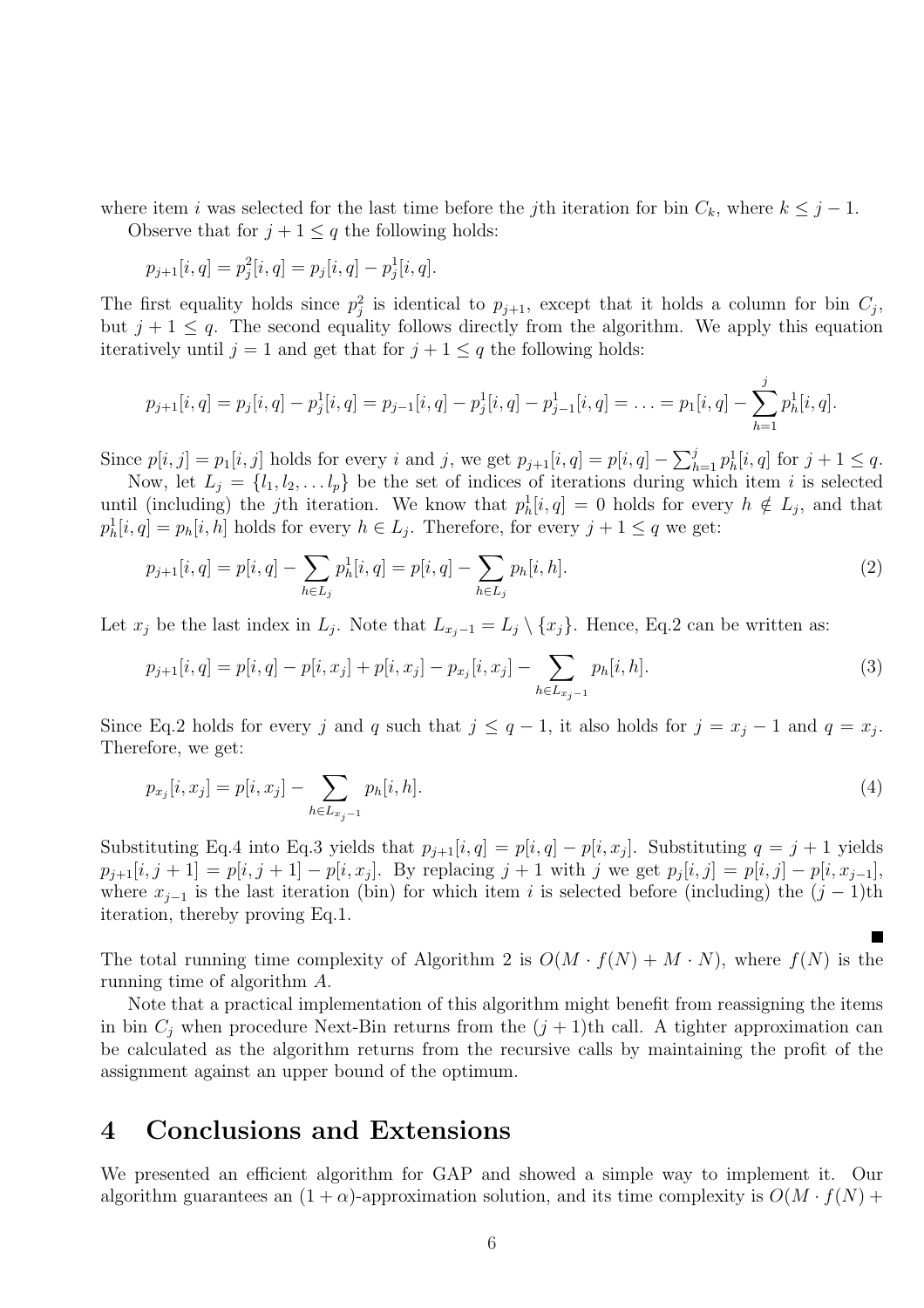$M \cdot N$ , where N is the number of items, M is the number of bins, and  $O(f(N))$  is the time complexity of an  $\alpha$ -approximation algorithm for Knapsack, used as a sub-routine.

Our algorithm requires only that if  $\bar{S}_j$  is a feasible solution to bin  $C_j$ , then so is any subset of  $\bar{S}_j$ . Therefore, this algorithm is also applicable for other problems, like the "Multiple Choice Multiple Knapsacks" problem [10], where there are multiple knapsacks and each item might have a different weight and profit not only for different knapsacks but also for the same knapsack, or the Separable Assignment Problem (SAP) [9]. Moreover, for a single machine, the algorithm in Ref.[2] can also be used, with or without preemption, to solve the corresponding unrelated machine problem (see [6]). As this algorithm is optimal  $(\alpha = 1)$ , our algorithm guarantees a 2-approximation solution for maximizing the number of satisfied jobs, which is the best known result to the best of our knowledge.

# References

- [1] V. Bafna, P. Berman, and T. Fujito. A 2-approximation algorithm for the undirected feedback vertex set problem. SIJDM: SIAM Journal on Discrete Mathematics, 12:289–297, 1999.
- [2] P. Baptiste. Polynomial time algorithms for minimizing the weighted number of late jobs on a single machine with equal processing times. Journal of Scheduling, 2:245–252, 1999.
- [3] A. Bar-Noy, R. Bar-Yehuda, A. Freund, J. S. Naor, and B. Schieber. A unified approach to approximating resource allocation and scheduling. J.  $ACM$ ,  $48(5):1069-1090$ , 2001.
- [4] R. Bar-Yehuda and S. Even. A local-ratio theorem for approximating the weighted vertex cover problem. Annals of Discrete Mathematics, 25:27–45, 1985.
- [5] R. Bar-Yehuda, M. M. Halldórsson, J. S. Naor, H. Shachnai, and I. Shapira. Scheduling split intervals. In SODA'02: Proceedings of the 13th Annual ACM-SIAM Symposium on Discrete Algorithms, pages 732–741, Philadelphia, PA, USA, 2002. Society for Industrial and Applied Mathematics.
- [6] P. Brucker. Scheduling Algorithms. Springer, Berlin, 1998.
- [7] C. Chekuri and S. Khanna. A PTAS for the multiple knapsack problem. In SODA'00: Proceedings of the 11th Annual ACM-SIAM Symposium on Discrete Algorithms, pages 213–222, Philadelphia, PA, USA, 2000. Society for Industrial and Applied Mathematics.
- [8] M. Dawande, J. Kalagnanam, P. Keskinocak, F. S. Salman, and R. Ravi. Approximation algorithms for the multiple knapsack problem with assignment restrictions. J. Comb. Optim., 4(2):171–186, 2000.
- [9] L. Fleischer, M. X. Goemans, V. S. Mirrokni, and M. Sviridenko. Tight approximation algorithms for maximum general assignment problems. In  $SODA'06$ : Proceedings of the 17th Annual ACM-SIAM Symposium on Discrete Algorithms, pages 611–620, 2006.
- [10] H. Kellerer, U. Pferschy, and D. Pisinger. Knapsack Problems. Springer, 2004.